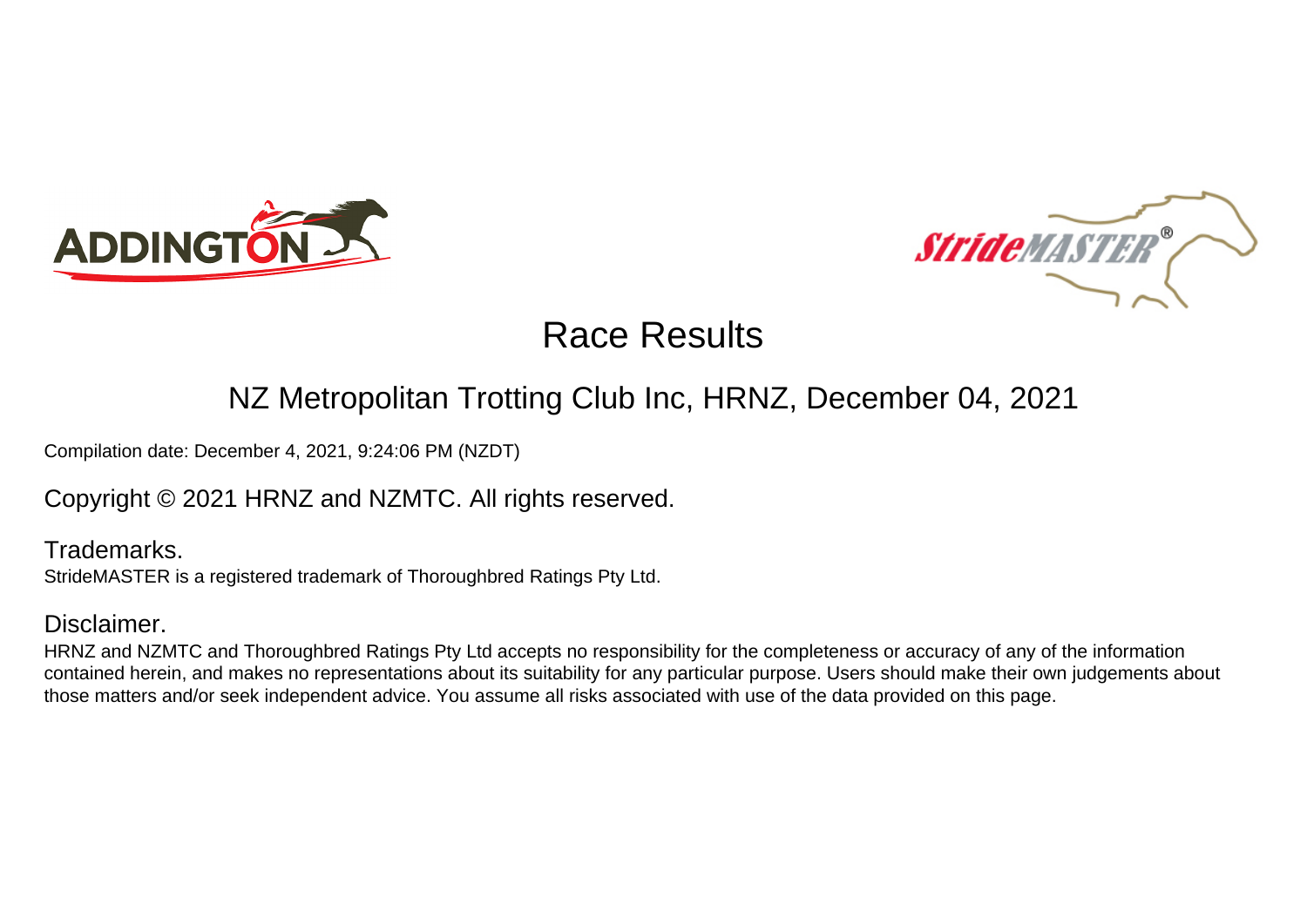



### December 04, 2021, Race 8, HRS CONSTRUCTION HANDICAP TROT, Distance 2600m, Addington - Survey 3200m

|     | Result TAB no. | Horse (Barrier)              | 2600 to | 2400m to |
|-----|----------------|------------------------------|---------|----------|
| 1st | 11             | Show Me The Gr (10)          | 2400m   | 2200m    |
|     |                | Position in running (margin) |         | 3(1.1)   |
|     |                | Sectional time (s)           | 16.46   | 14.09    |
|     |                | Cumulative time (s)          | 198.49  | 182.03   |
|     |                | Speed (m/s)                  | 12.15   | 14.19    |
|     |                | Stride length (m)            | 5.68    | 6.08     |
|     |                | Stride duration (s)          | 0.421   | 0.429    |
|     |                | Stride efficiency (%)        | 50.38   | 57.86    |
|     |                | Stride count                 | 35.22   | 32.87    |

Disclaimer.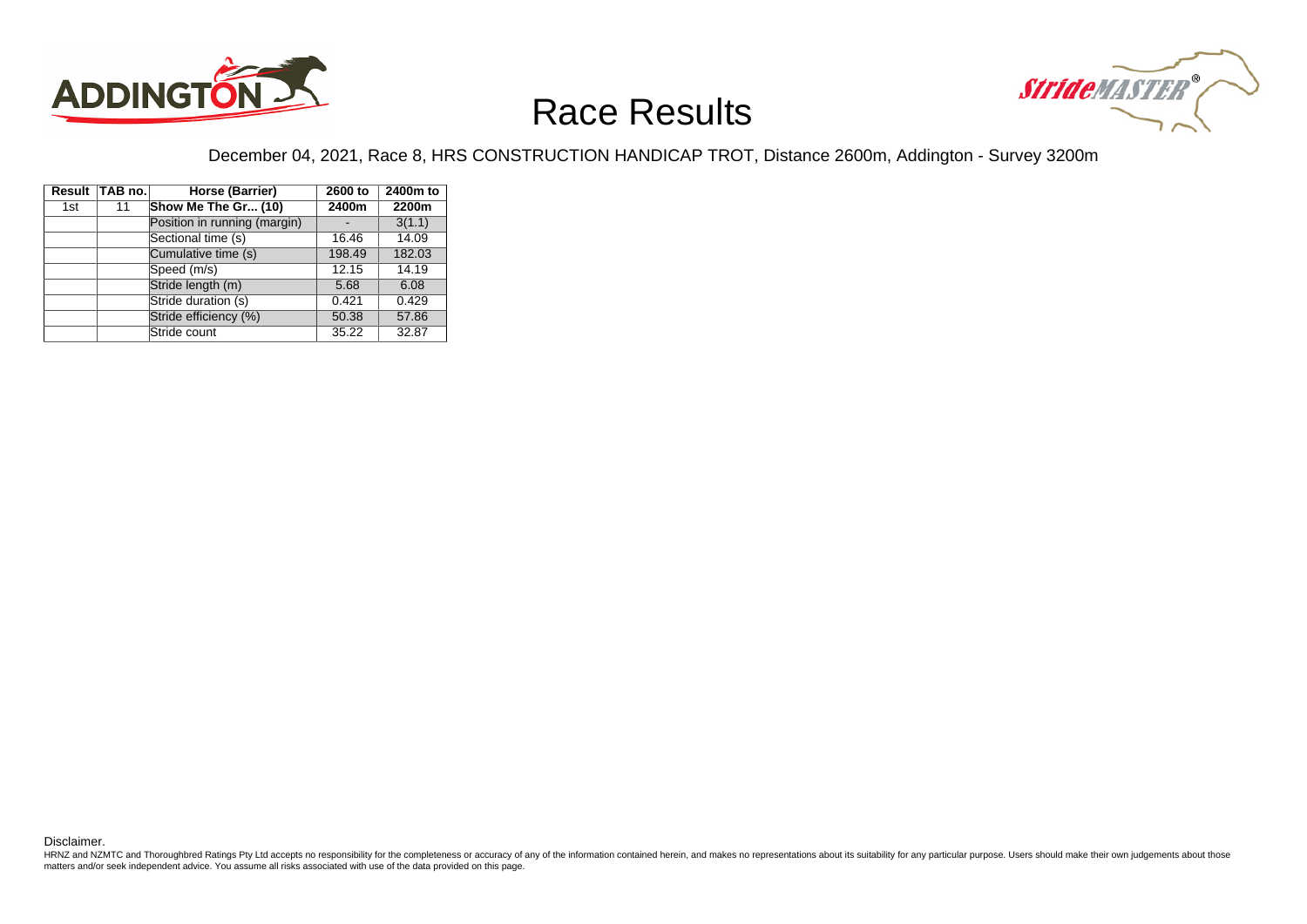



### December 04, 2021, Race 8, HRS CONSTRUCTION HANDICAP TROT, Distance 2600m, Addington - Survey 3200m

|     | Result TAB no. | Horse (Barrier)              | 2200m to | 2000m to | 1800m to | 1600m to | 1400m to | 1200m to | 1000m to | 800m to | 600m to | 400m to          | <b>200m to</b> | Total or | <b>Margin</b> |
|-----|----------------|------------------------------|----------|----------|----------|----------|----------|----------|----------|---------|---------|------------------|----------------|----------|---------------|
| 1st |                | Show Me The Gr (10)          | 2000m    | 1800m    | 1600m    | 1400m    | 1200m    | 1000m    | 800m     | 600m    | 400m    | 200 <sub>m</sub> | <b>WP</b>      | Average  |               |
|     |                | Position in running (margin) | 2(0.0)   | 1(0.0)   | 1(0.0)   | 1(0.0)   | 1(0.0)   | 1(0.0)   | 1(0.0)   | 1(0.0)  | 1(0.0)  | 1(0.0)           | 1(0.0)         |          | 0.00          |
|     |                | Sectional time (s)           | 15.33    | 15.55    | 16.58    | 15.89    | 15.82    | 15.52    | 15.78    | 15.12   | 14.55   | 13.61            | 14.19          |          |               |
|     |                | Cumulative time (s)          | 167.94   | 152.61   | 137.06   | 120.48   | 104.59   | 88.77    | 73.25    | 57.47   | 42.35   | 27.80            | 14.19          | 3:18.49  |               |
|     |                | Speed (m/s)                  | 13.05    | 12.86    | 12.06    | 12.59    | 12.64    | 12.89    | 12.67    | 13.23   | 13.75   | 14.70            | 14.09          | 13.10    |               |
|     |                | Stride length (m)            | 5.95     | 5.90     | 5.72     | 5.92     | 5.91     | 5.98     | 5.86     | 6.00    | 6.11    | 6.35             | 6.15           | 5.96     |               |
|     |                | Stride duration (s)          | 0.456    | 0.459    | 0.474    | 0.470    | 0.467    | 0.464    | 0.462    | 0.453   | 0.444   | 0.432            | 0.436          | 0.455    |               |
|     |                | Stride efficiency (%)        | 55.34    | 54.41    | 51.08    | 54.75    | 54.56    | 55.96    | 53.62    | 56.21   | 58.31   | 62.96            | 59.11          | 55.60    |               |
|     |                | Stride count                 | 33.61    | 33.89    | 34.98    | 33.79    | 33.85    | 33.42    | 34.14    | 33.35   | 32.74   | 31.51            | 32.52          | 435.89   |               |









Speed







Note: Horizontal distance axis grid lines are 200m furlongs.

#### Disclaimer.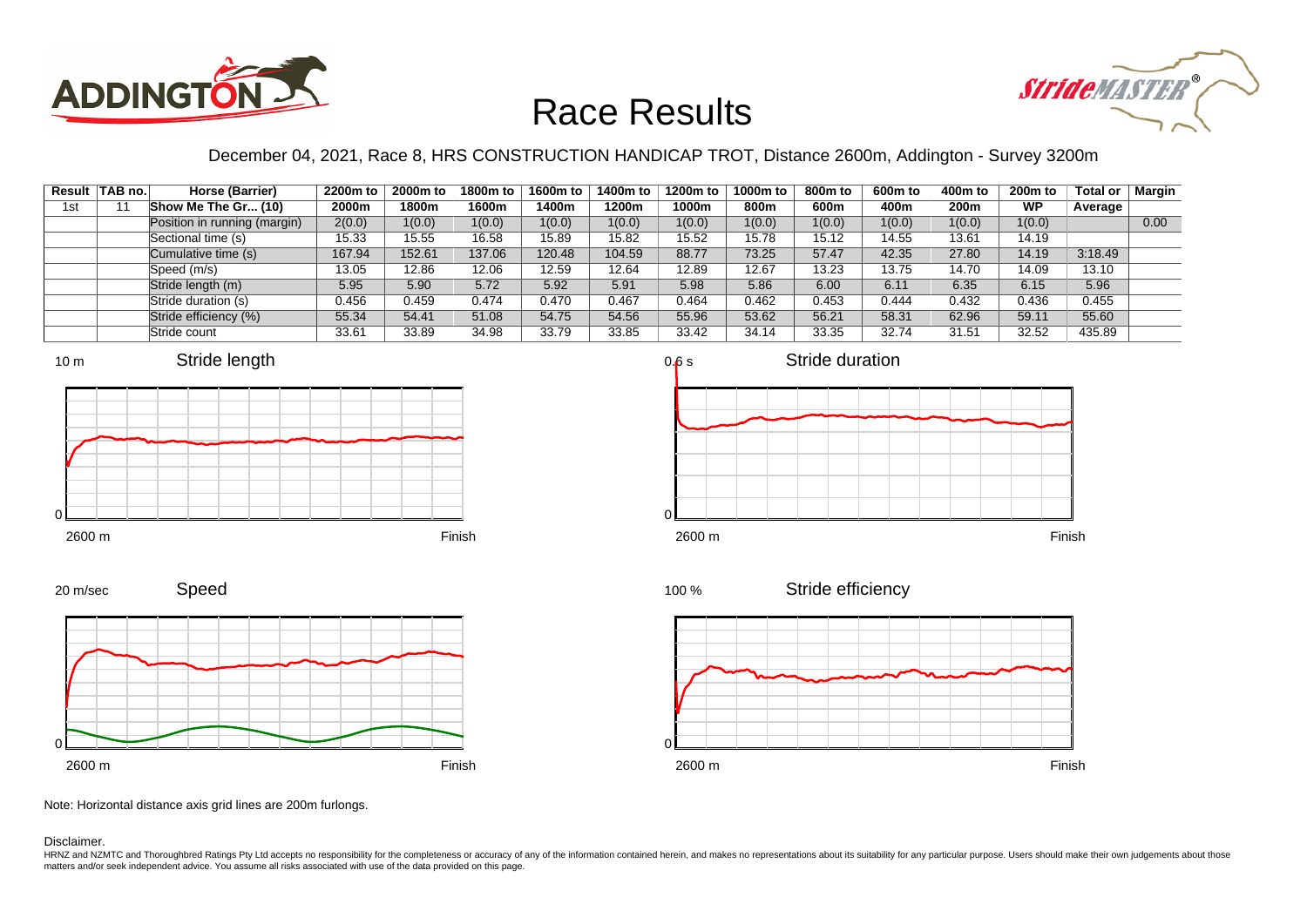



### December 04, 2021, Race 8, HRS CONSTRUCTION HANDICAP TROT, Distance 2600m, Addington - Survey 3200m

|                 | Result TAB no. | Horse (Barrier)              | 2600 to | 2400m to |
|-----------------|----------------|------------------------------|---------|----------|
| 2 <sub>nd</sub> | 6              | Love N The Por (5)           | 2400m   | 2200m    |
|                 |                | Position in running (margin) |         | 7(5.2)   |
|                 |                | Sectional time (s)           | 17.05   | 14.60    |
|                 |                | Cumulative time (s)          | 198.64  | 181.59   |
|                 |                | Speed (m/s)                  | 11.73   | 13.70    |
|                 |                | Stride length (m)            | 5.74    | 6.12     |
|                 |                | Stride duration (s)          | 0.449   | 0.447    |
|                 |                | Stride efficiency (%)        | 51.47   | 58.49    |
|                 |                | Stride count                 | 34.85   | 32.69    |

Disclaimer.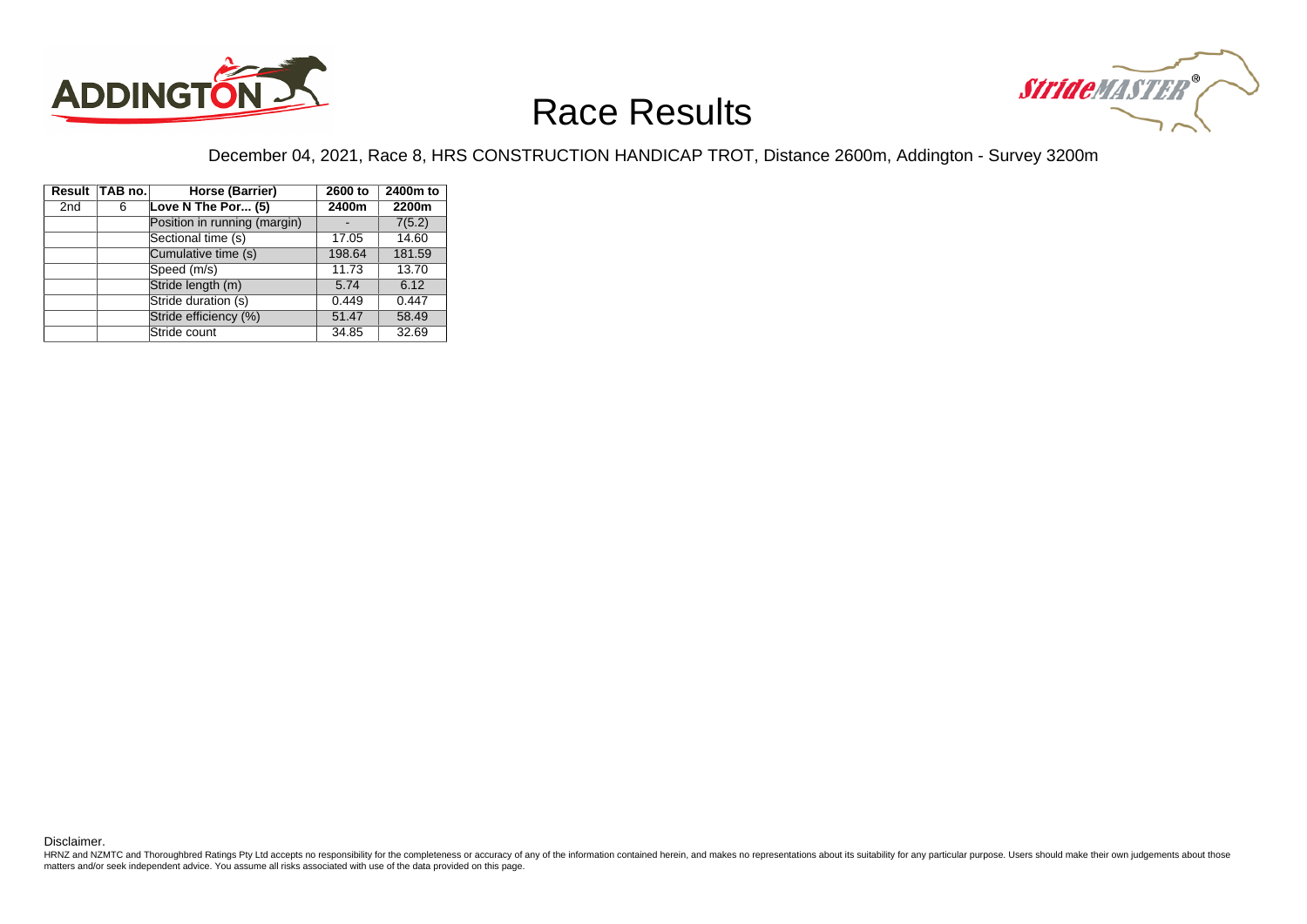



### December 04, 2021, Race 8, HRS CONSTRUCTION HANDICAP TROT, Distance 2600m, Addington - Survey 3200m

|                 | Result TAB no. | Horse (Barrier)              | 2200m to | 2000m to | 1800m to | 1600m to | 1400m to | 1200m to | 1000m to | 800m to | 600m to | 400m to | 200 <sub>m</sub> to | Total or | Margin |
|-----------------|----------------|------------------------------|----------|----------|----------|----------|----------|----------|----------|---------|---------|---------|---------------------|----------|--------|
| 2 <sub>nd</sub> |                | Love N The Por $(5)$         | 2000m    | 1800m    | 1600m    | 400m     | 1200m    | 1000m    | 800m     | 600m    | 400m    | 200m    | <b>WP</b>           | Average  |        |
|                 |                | Position in running (margin) | 6(7.2)   | 6(8.8)   | 6(7.2)   | 5(5.0)   | 5(4.6)   | 4(3.7)   | 5(4.1)   | 5(3.4)  | 5(3.2)  | 3(1.9)  | 2(2.1)              |          | 0.80   |
|                 |                | Sectional time (s)           | 15.60    | 15.28    | 16.20    | 15.83    | 15.66    | 15.59    | 15.67    | 15.07   | 14.33   | 13.64   | 14.12               |          |        |
|                 |                | Cumulative time (s)          | 166.99   | 151.39   | 136.11   | 119.91   | 104.08   | 88.42    | 72.83    | 57.16   | 42.09   | 27.76   | 14.12               | 3:18.64  |        |
|                 |                | Speed (m/s)                  | 12.82    | 13.09    | 12.35    | 12.63    | 12.77    | 12.83    | 12.76    | 13.27   | 13.96   | 14.66   | 14.16               | 13.09    |        |
|                 |                | Stride length (m)            | 5.95     | 6.24     | 5.98     | 6.17     | 6.28     | 6.14     | 6.09     | 6.29    | 6.10    | 6.35    | 6.27                | 6.13     |        |
|                 |                | Stride duration (s)          | 0.464    | 0.477    | 0.485    | 0.488    | 0.491    | 0.479    | 0.477    | 0.474   | 0.437   | 0.433   | 0.443               | 0.468    |        |
|                 |                | Stride efficiency (%)        | 55.39    | 60.89    | 55.96    | 59.44    | 61.53    | 58.96    | 58.00    | 61.80   | 58.15   | 63.04   | 61.42               | 58.69    |        |
|                 |                | Stride count                 | 33.59    | 32.04    | 33.42    | 32.43    | 31.87    | 32.56    | 32.83    | 31.80   | 32.79   | 31.49   | 31.90               | 424.26   |        |







Speed







Note: Horizontal distance axis grid lines are 200m furlongs.

Disclaimer.

20 m/sec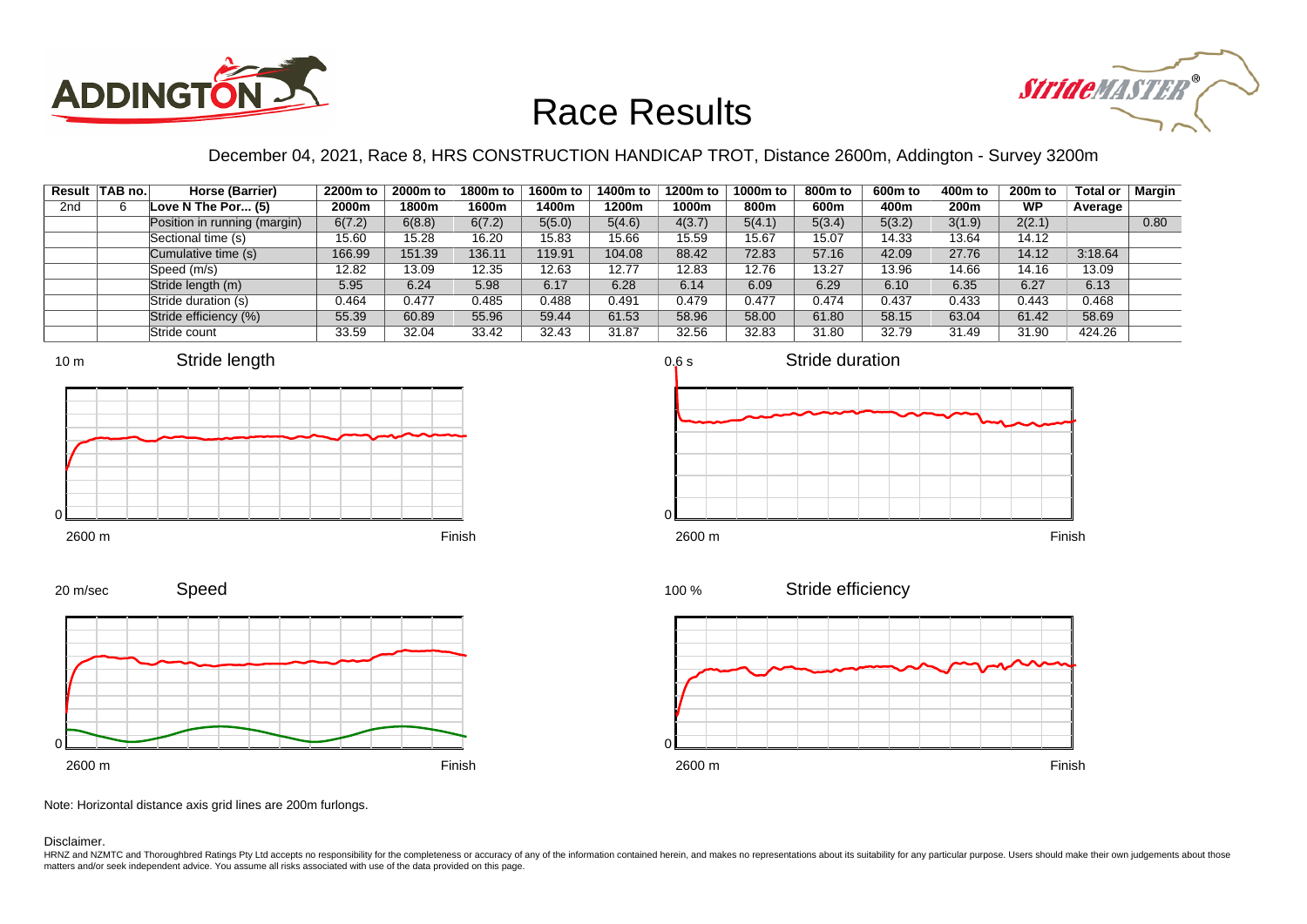



### December 04, 2021, Race 8, HRS CONSTRUCTION HANDICAP TROT, Distance 2600m, Addington - Survey 3200m

|     | Result TAB no. | Horse (Barrier)              | 2600 to | 2400m to |
|-----|----------------|------------------------------|---------|----------|
| 3rd | 9              | The Bloss (8)                | 2400m   | 2200m    |
|     |                | Position in running (margin) |         | 2(0.0)   |
|     |                | Sectional time (s)           | 16.32   | 14.27    |
|     |                | Cumulative time (s)          | 198.70  | 182.38   |
|     |                | Speed (m/s)                  | 12.25   | 14.02    |
|     |                | Stride length (m)            | 5.67    | 6.07     |
|     |                | Stride duration (s)          | 0.418   | 0.433    |
|     |                | Stride efficiency (%)        | 50.28   | 57.64    |
|     |                | Stride count                 | 35.26   | 32.93    |

Disclaimer.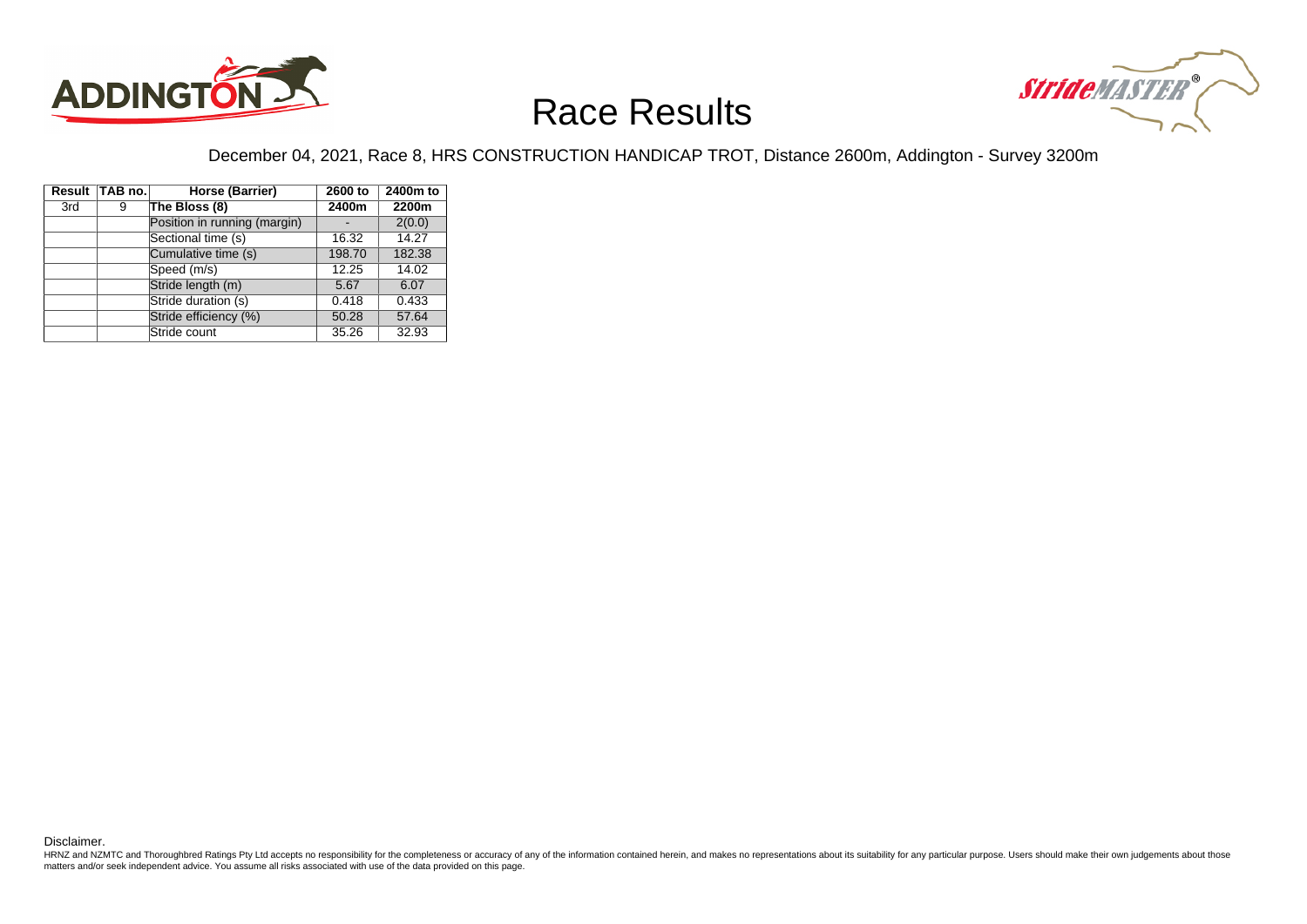



### December 04, 2021, Race 8, HRS CONSTRUCTION HANDICAP TROT, Distance 2600m, Addington - Survey 3200m

|     | Result TAB no. | Horse (Barrier)              | 2200m to | 2000m to | 1800m to | 1600m to | 1400m to | 1200m to | 1000m to | 800m to | 600m to | 400m to          | 200 <sub>m</sub> to | Total or | Margin |
|-----|----------------|------------------------------|----------|----------|----------|----------|----------|----------|----------|---------|---------|------------------|---------------------|----------|--------|
| 3rd |                | The Bloss (8)                | 2000m    | 1800m    | 1600m    | 1400m    | 1200m    | 1000m    | 800m     | 600m    | 400m    | 200 <sub>m</sub> | <b>WP</b>           | Average  |        |
|     |                | Position in running (margin) | 1(0.0)   | 2(2.5)   | 2(2.2)   | 2(1.5)   | 2(1.9)   | 2(1.6)   | 2(1.9)   | 2(1.6)  | 2(1.2)  | 2(1.4)           | 3(2.2)              |          | 1.10   |
|     |                | Sectional time (s)           | 15.74    | 15.50    | 16.48    | 15.95    | 15.76    | 15.58    | 15.73    | 15.06   | 14.57   | 13.75            | 13.99               |          |        |
|     |                | Cumulative time (s)          | 168.11   | 152.37   | 136.87   | 120.39   | 104.44   | 88.68    | 73.10    | 57.37   | 42.31   | 27.74            | 13.99               | 3:18.70  |        |
|     |                | Speed (m/s)                  | 12.71    | 12.90    | 12.14    | 12.54    | 12.69    | 12.84    | 12.71    | 13.28   | 13.73   | 14.55            | 14.30               | 13.08    |        |
|     |                | Stride length (m)            | 5.70     | 5.91     | 5.73     | 5.85     | 5.95     | 5.93     | 5.82     | 6.06    | 6.07    | 6.25             | 6.14                | 5.93     |        |
|     |                | Stride duration (s)          | 0.449    | 0.458    | 0.472    | 0.466    | 0.469    | 0.462    | 0.458    | 0.456   | 0.442   | 0.430            | 0.429               | 0.453    |        |
|     |                | Stride efficiency (%)        | 50.80    | 54.66    | 51.25    | 53.43    | 55.30    | 55.01    | 52.91    | 57.36   | 57.54   | 61.06            | 58.85               | 54.95    |        |
|     |                | Stride count                 | 35.08    | 33.82    | 34.92    | 34.20    | 33.62    | 33.71    | 34.37    | 33.01   | 32.96   | 31.99            | 32.59               | 438.46   |        |









20 m/sec

Speed



Stride efficiency 100 %



Note: Horizontal distance axis grid lines are 200m furlongs.

#### Disclaimer.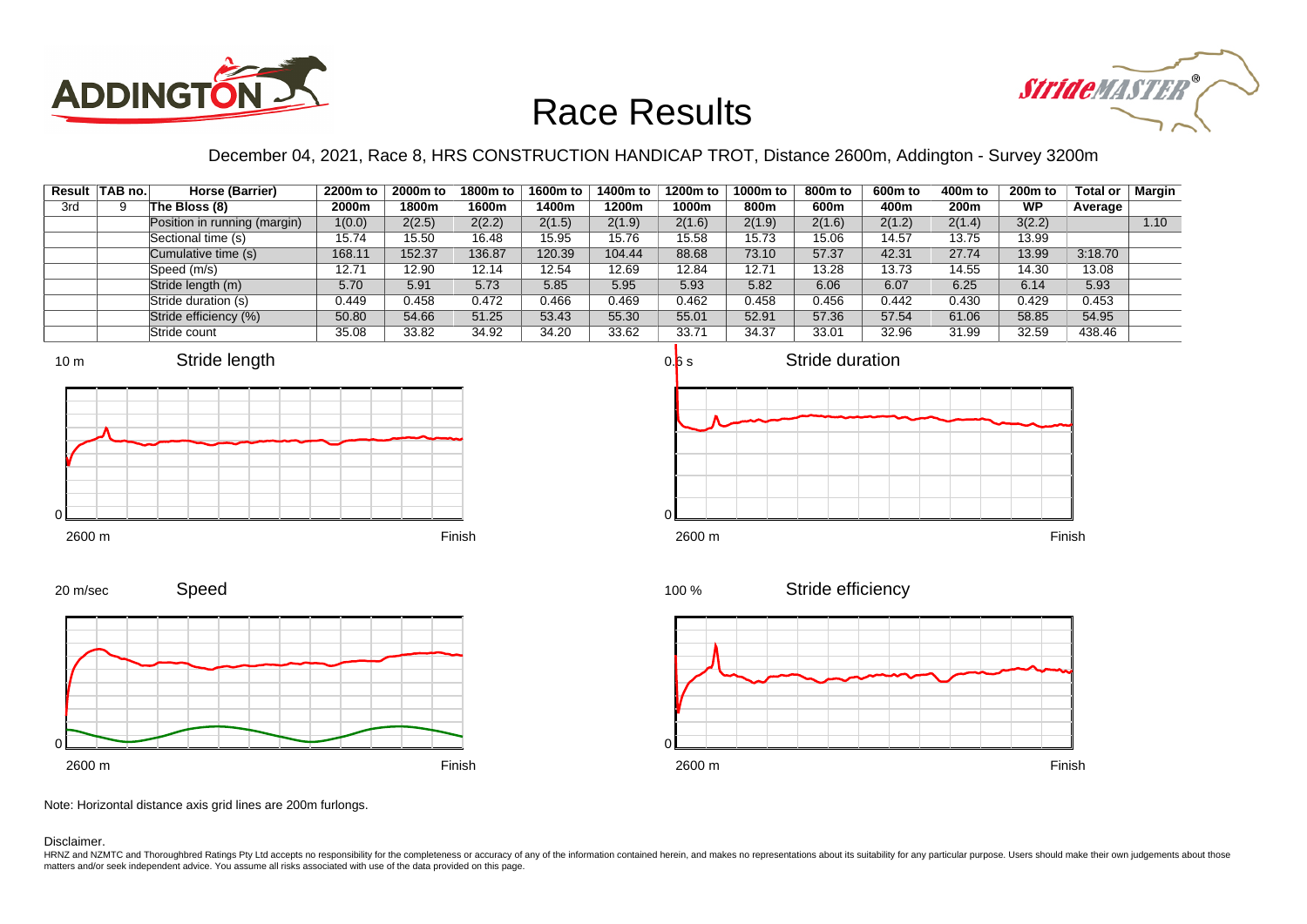



### December 04, 2021, Race 8, HRS CONSTRUCTION HANDICAP TROT, Distance 2600m, Addington - Survey 3200m

|     | Result TAB no. | Horse (Barrier)              | 2600 to | 2400m to |
|-----|----------------|------------------------------|---------|----------|
| 4th | 8              | Majestic Actio (7)           | 2400m   | 2200m    |
|     |                | Position in running (margin) |         | 1(0.0)   |
|     |                | Sectional time (s)           | 16.36   | 14.63    |
|     |                | Cumulative time (s)          | 198.73  | 182.37   |
|     |                | Speed (m/s)                  | 12.22   | 13.67    |
|     |                | Stride length (m)            | 7.16    | 21.83    |
|     |                | Stride duration (s)          | 0.536   | 1.597    |
|     |                | Stride efficiency (%)        | 80.10   | 744.54   |
|     |                | Stride count                 | 27.93   | 9.16     |

Disclaimer.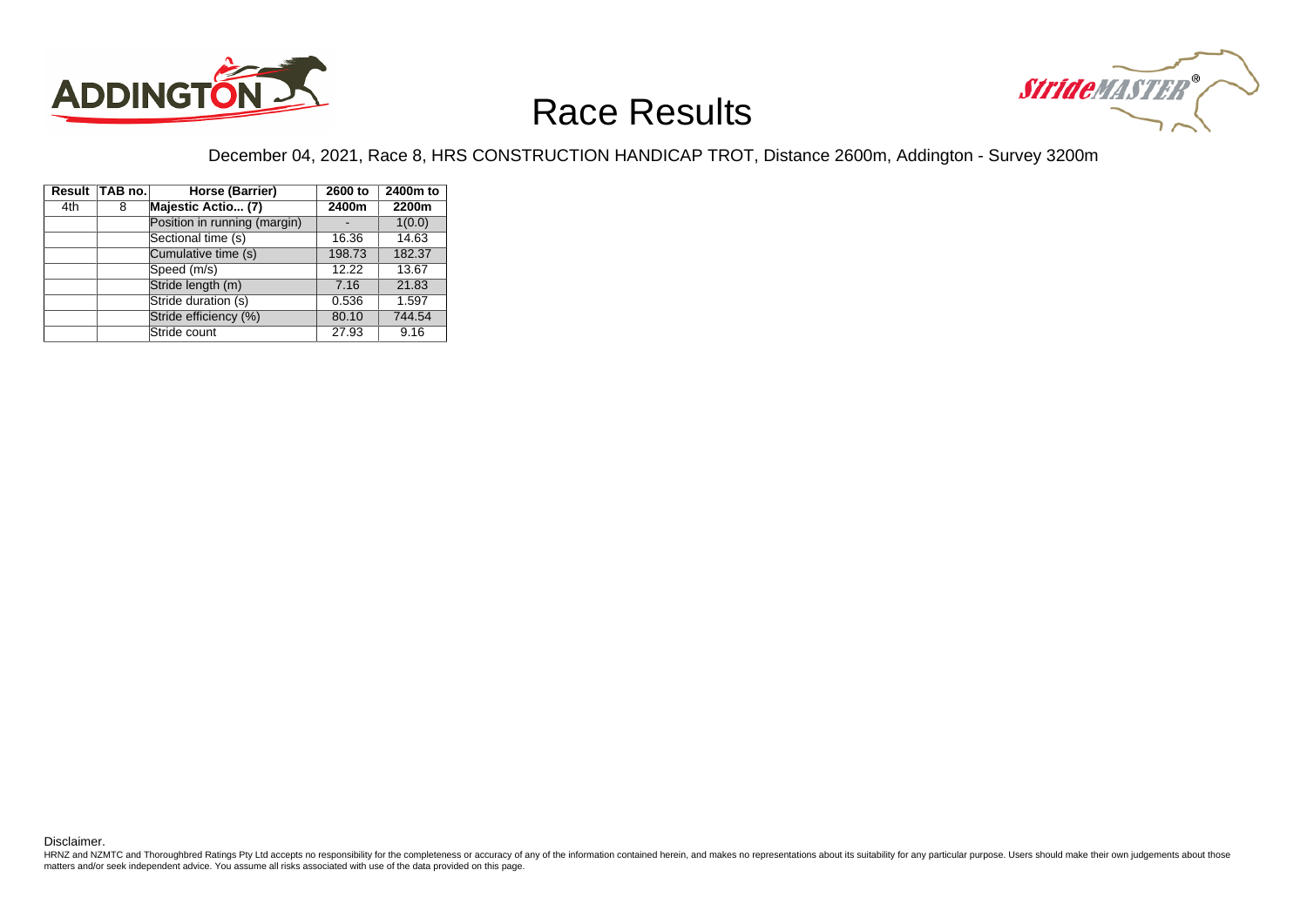



December 04, 2021, Race 8, HRS CONSTRUCTION HANDICAP TROT, Distance 2600m, Addington - Survey 3200m



Note: Horizontal distance axis grid lines are 200m furlongs.

Disclaimer.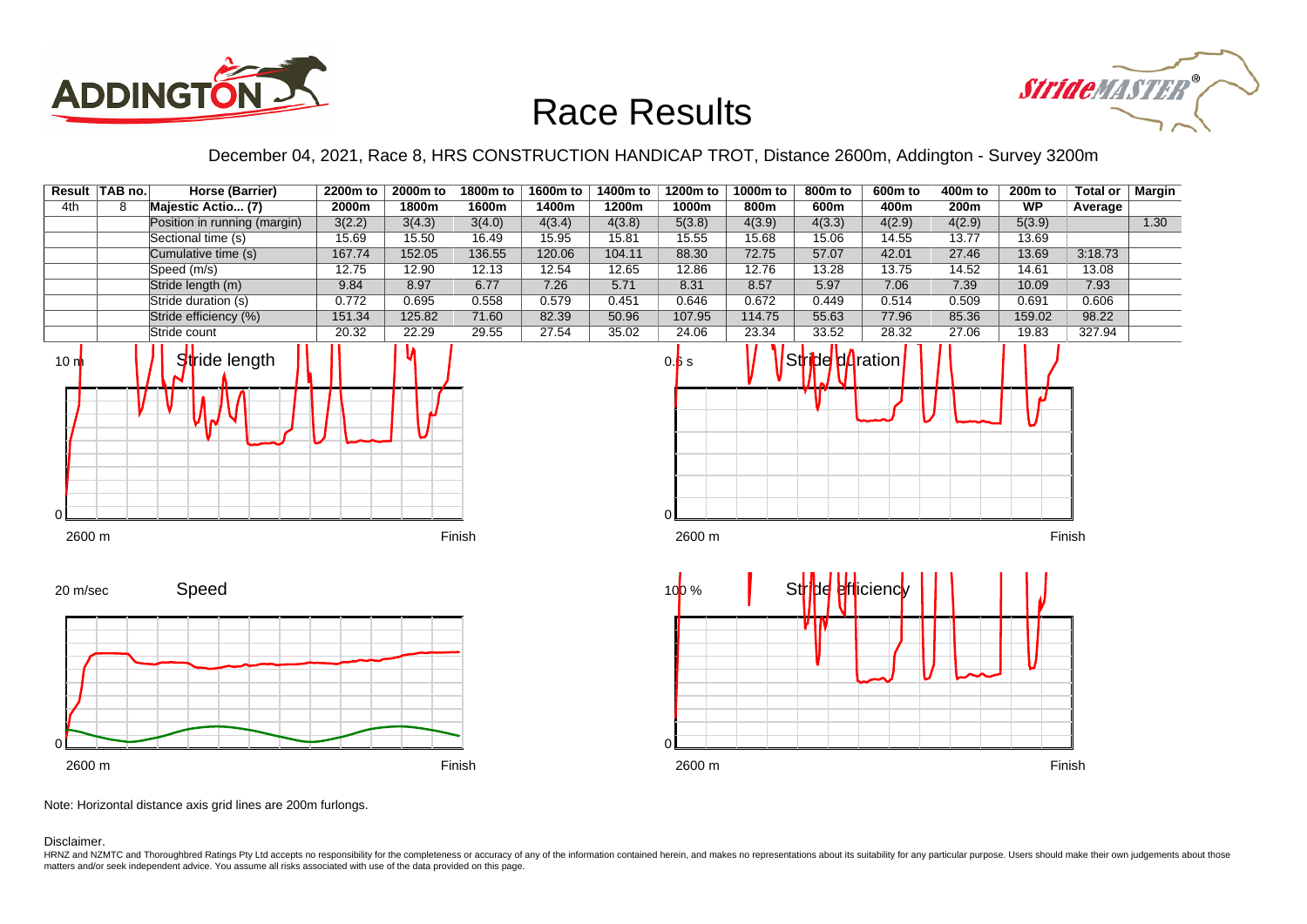



### December 04, 2021, Race 8, HRS CONSTRUCTION HANDICAP TROT, Distance 2600m, Addington - Survey 3200m

|     | Result TAB no. | Horse (Barrier)              | 2600 to | 2400m to |
|-----|----------------|------------------------------|---------|----------|
| 5th | 10             | Regal Attire (9)             | 2400m   | 2200m    |
|     |                | Position in running (margin) |         | 8(7.3)   |
|     |                | Sectional time (s)           | 17.53   | 14.79    |
|     |                | Cumulative time (s)          | 198.79  | 181.26   |
|     |                | Speed (m/s)                  | 11.41   | 13.52    |
|     |                | Stride length (m)            | 6.06    | 6.50     |
|     |                | Stride duration (s)          | 0.478   | 0.481    |
|     |                | Stride efficiency (%)        | 57.31   | 66.11    |
|     |                | Stride count                 | 33.02   | 30.75    |

Disclaimer.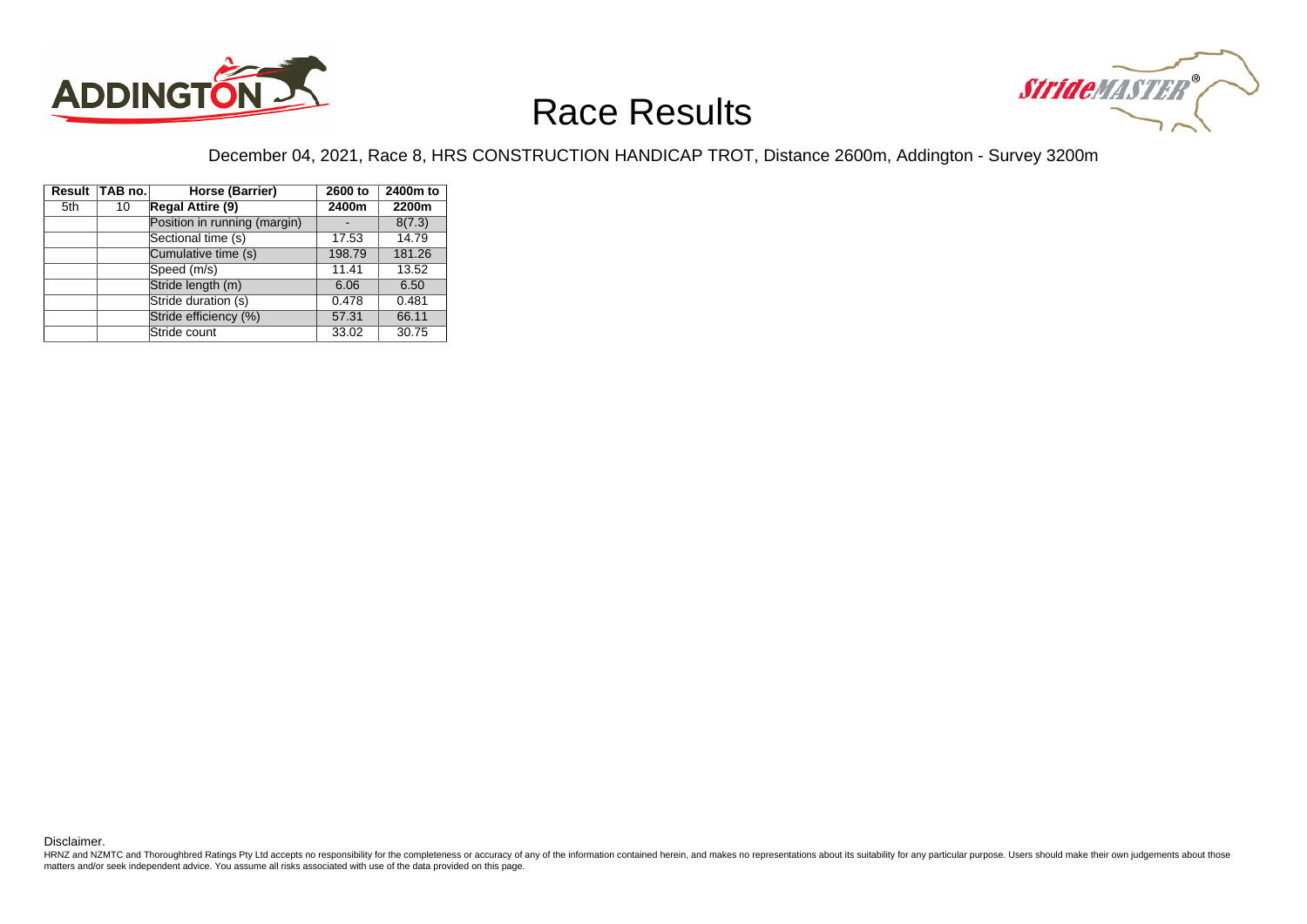



December 04, 2021, Race 8, HRS CONSTRUCTION HANDICAP TROT, Distance 2600m, Addington - Survey 3200m

|     | Result TAB no. | Horse (Barrier)              | 2200m to | 2000m to | 1800m to | 1600m to | 1400m to | 1200m to | 1000m to | 800m to | 600m to | 400m to | <b>200m to</b> | <b>Total or</b> | <b>Margin</b> |
|-----|----------------|------------------------------|----------|----------|----------|----------|----------|----------|----------|---------|---------|---------|----------------|-----------------|---------------|
| 5th | 10             | <b>Regal Attire (9)</b>      | 2000m    | 1800m    | 1600m    | 1400m    | 1200m    | 1000m    | 800m     | 600m    | 400m    | 200m    | <b>WP</b>      | Average         |               |
|     |                | Position in running (margin) | 8(10.4)  | 8(10.9)  | 8(8.9)   | 7(7.0)   | 7(7.0)   | 7(6.0)   | 6(6.2)   | 7(5.5)  | 7(5.1)  | 6(3.6)  | 4(3.3)         |                 | 1.60          |
|     |                | Sectional time (s)           | 15.41    | 15.22    | 16.26    | 15.89    | 15.65    | 15.55    | 15.67    | 15.04   | 14.31   | 13.55   | 13.92          |                 |               |
|     |                | Cumulative time (s)          | 166.47   | 151.06   | 135.84   | 119.58   | 103.69   | 88.04    | 72.49    | 56.82   | 41.78   | 27.47   | 13.92          | 3:18.79         |               |
|     |                | Speed (m/s)                  | 12.98    | 13.14    | 12.30    | 12.59    | 12.78    | 12.86    | 12.76    | 13.30   | 13.98   | 14.76   | 14.37          | 13.08           |               |
|     |                | Stride length (m)            | 6.32     | 6.39     | 6.20     | 6.31     | 6.36     | 6.37     | 6.27     | 6.38    | 6.39    | 6.37    | 6.29           | 6.32            |               |
|     |                | Stride duration (s)          | 0.487    | 0.487    | 0.504    | 0.501    | 0.498    | 0.495    | 0.491    | 0.480   | 0.457   | 0.431   | 0.437          | 0.483           |               |
|     |                | Stride efficiency (%)        | 62.50    | 63.90    | 60.16    | 62.21    | 63.24    | 63.32    | 61.36    | 63.53   | 63.75   | 63.36   | 61.75          | 62.45           |               |
|     |                | Stride count                 | 31.62    | 31.28    | 32.23    | 31.70    | 31.44    | 31.42    | 31.92    | 31.37   | 31.31   | 31.41   | 31.82          | 411.29          |               |











Note: Horizontal distance axis grid lines are 200m furlongs.

#### Disclaimer.

0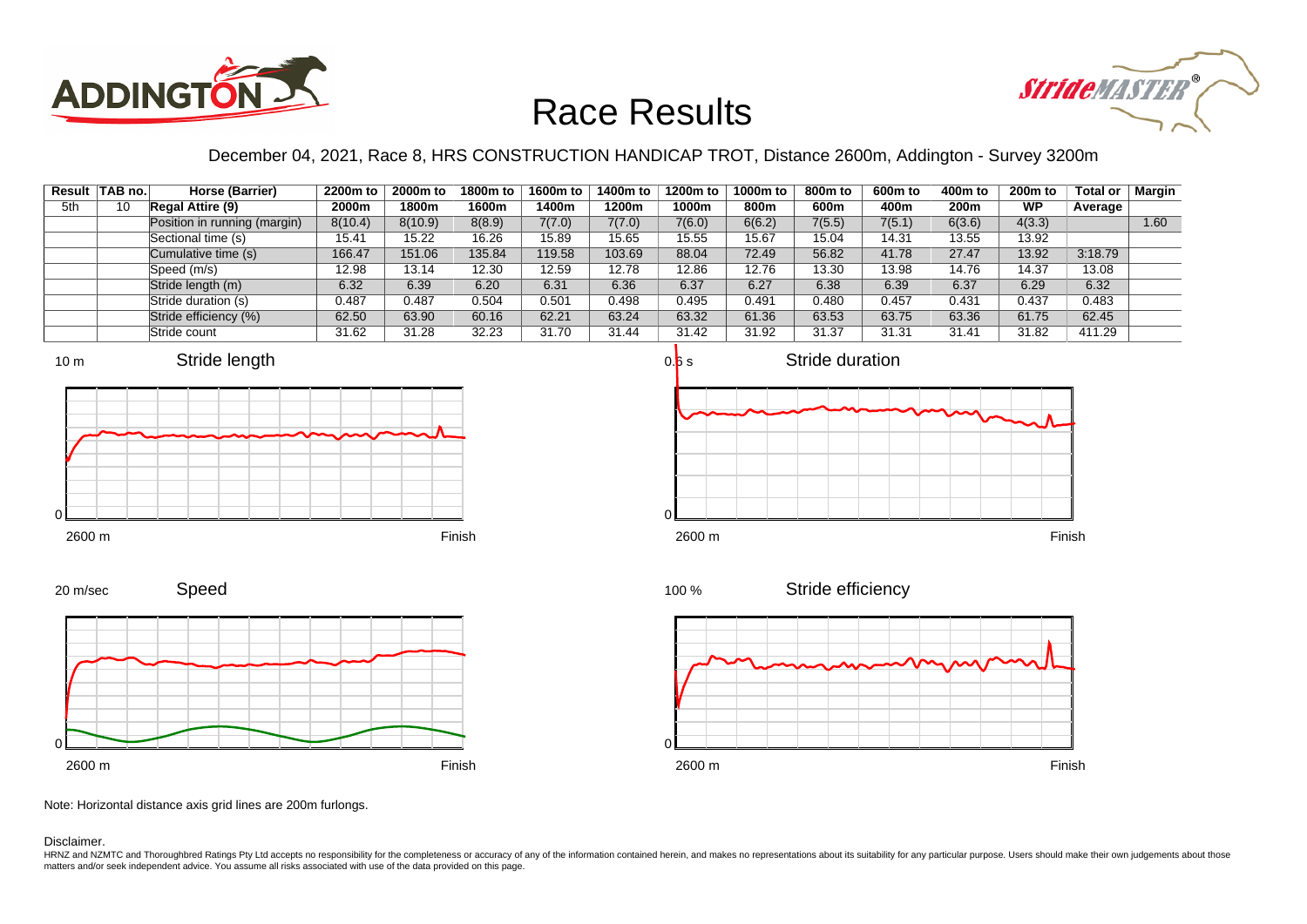



### December 04, 2021, Race 8, HRS CONSTRUCTION HANDICAP TROT, Distance 2600m, Addington - Survey 3200m

|     | Result TAB no. | Horse (Barrier)              | 2600 to | 2400m to |
|-----|----------------|------------------------------|---------|----------|
| 6th | 2              | Boss Kenny (2)               | 2400m   | 2200m    |
|     |                | Position in running (margin) |         | 4(2.3)   |
|     |                | Sectional time (s)           | 16.63   | 14.88    |
|     |                | Cumulative time (s)          | 199.54  | 182.91   |
|     |                | Speed (m/s)                  | 12.02   | 13.44    |
|     |                | Stride length (m)            | 5.63    | 6.45     |
|     |                | Stride duration (s)          | 0.468   | 0.480    |
|     |                | Stride efficiency (%)        | 49.53   | 65.06    |
|     |                | Stride count                 | 35.52   | 31.00    |

Disclaimer.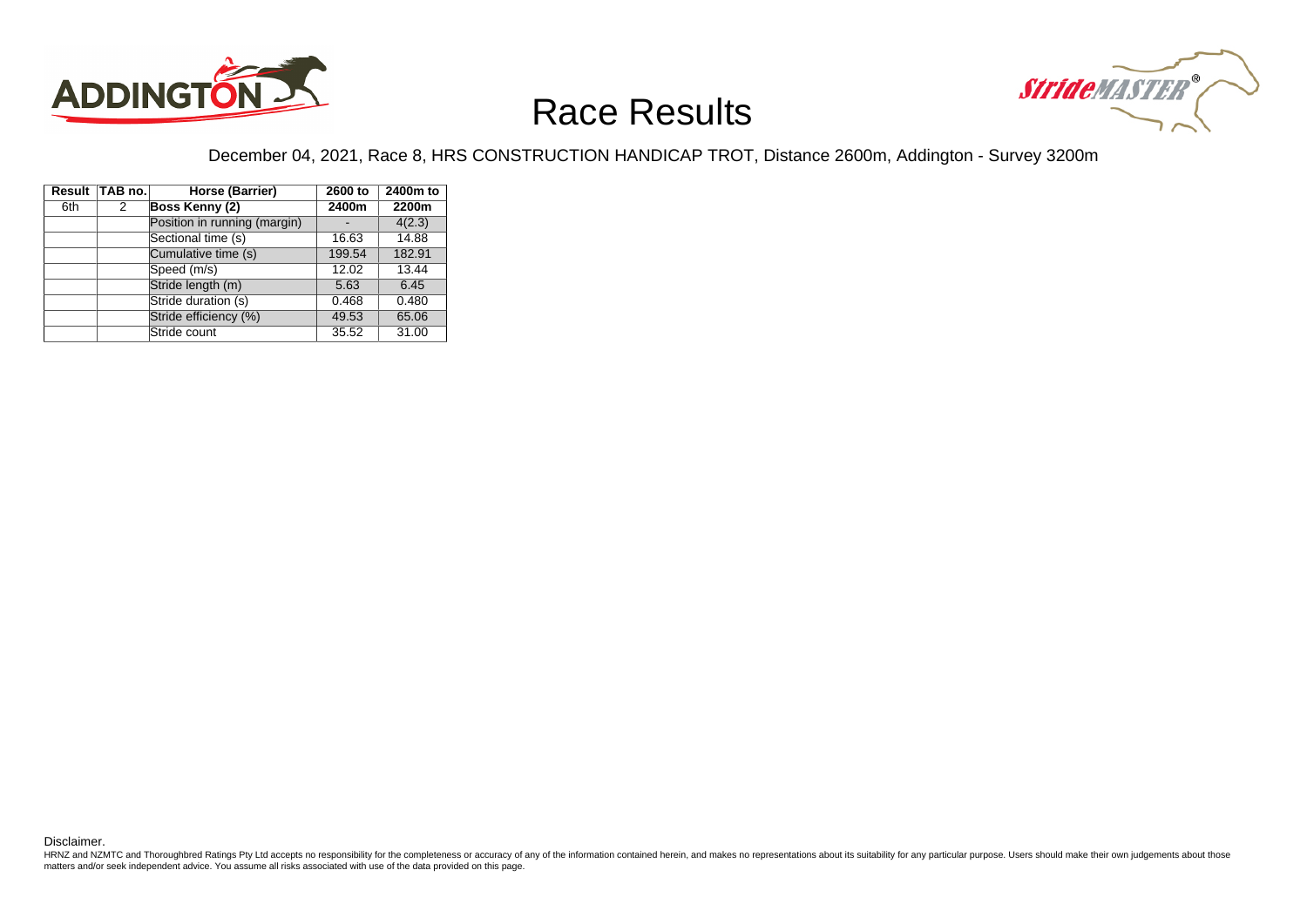



December 04, 2021, Race 8, HRS CONSTRUCTION HANDICAP TROT, Distance 2600m, Addington - Survey 3200m

|     | Result TAB no. | Horse (Barrier)              | 2200m to | 2000m to | 1800m to | 1600m to | 1400m to | 1200m to | 1000m to | 800m to | 600m to | 400m to | 200 <sub>m</sub> to | <b>Total or</b> | <b>Margin</b> |
|-----|----------------|------------------------------|----------|----------|----------|----------|----------|----------|----------|---------|---------|---------|---------------------|-----------------|---------------|
| 6th |                | Boss Kenny (2)               | 2000m    | 1800m    | 1600m    | l 400m   | 1200m    | 1000m    | 800m     | 600m    | 400m    | 200m    | <b>WP</b>           | Average         |               |
|     |                | Position in running (margin) | 5(6.0)   | 5(7.6)   | 5(6.4)   | 6(5.2)   | 6(5.7)   | 6(6.0)   | 7(6.6)   | 6(4.8)  | 6(4.3)  | 7(4.6)  | 7(8.0)              |                 | 5.70          |
|     |                | Sectional time (s)           | 15.61    | 15.35    | 16.37    | 15.97    | 15.87    | 15.62    | 15.49    | 15.03   | 14.60   | 14.17   | 13.95               |                 |               |
|     |                | Cumulative time (s)          | 168.03   | 152.42   | 137.07   | 120.70   | 104.73   | 88.86    | 73.24    | 57.75   | 42.72   | 28.12   | 13.95               | 3:19.54         |               |
|     |                | Speed (m/s)                  | 12.81    | 13.03    | 12.22    | 12.52    | 12.60    | 12.80    | 12.91    | 13.31   | 13.70   | 14.11   | 14.34               | 13.03           |               |
|     |                | Stride length (m)            | 6.25     | 6.42     | 6.31     | 6.33     | 6.50     | 6.50     | 6.50     | 6.63    | 6.66    | 6.62    | 6.70                | 6.41            |               |
|     |                | Stride duration (s)          | 0.487    | 0.492    | 0.517    | 0.505    | 0.516    | 0.507    | 0.503    | 0.498   | 0.486   | 0.469   | 0.467               | 0.492           |               |
|     |                | Stride efficiency (%)        | 60.96    | 64.33    | 62.26    | 62.61    | 66.08    | 65.96    | 65.92    | 68.70   | 69.39   | 68.58   | 70.08               | 64.23           |               |
|     |                | Stride count                 | 32.02    | 31.17    | 31.68    | 31.60    | 30.76    | 30.78    | 30.79    | 30.16   | 30.01   | 30.19   | 29.87               | 405.55          |               |





20 m/sec

Speed



Stride efficiency 100 %



Note: Horizontal distance axis grid lines are 200m furlongs.

Disclaimer.

HRNZ and NZMTC and Thoroughbred Ratings Pty Ltd accepts no responsibility for the completeness or accuracy of any of the information contained herein, and makes no representations about its suitability for any particular p matters and/or seek independent advice. You assume all risks associated with use of the data provided on this page.

Stride duration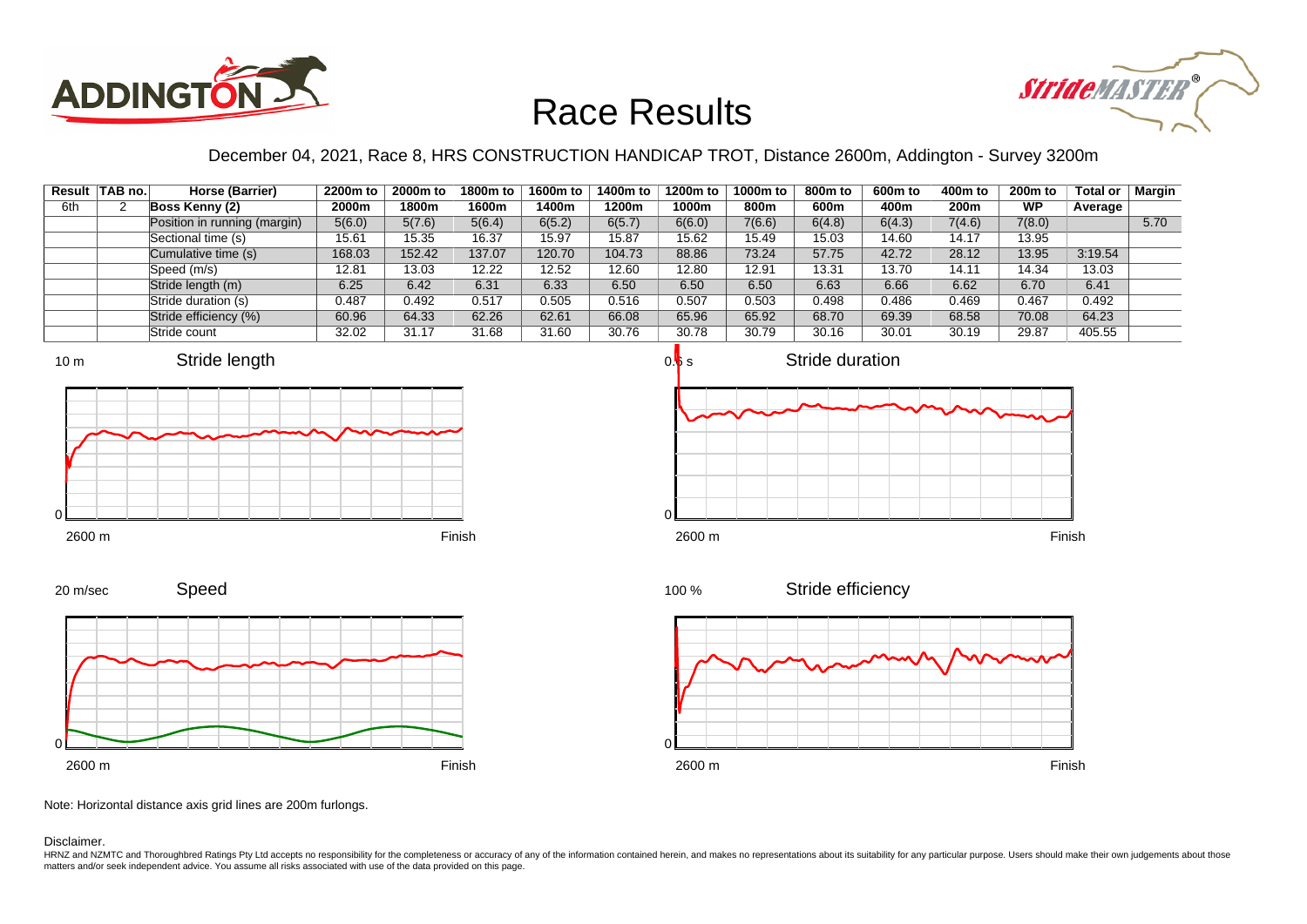



### December 04, 2021, Race 8, HRS CONSTRUCTION HANDICAP TROT, Distance 2600m, Addington - Survey 3200m

|     | Result TAB no. | Horse (Barrier)              | 2600 to | 2400m to |
|-----|----------------|------------------------------|---------|----------|
| 7th |                | Idle Stuartia (1)            | 2400m   | 2200m    |
|     |                | Position in running (margin) |         | 6(4.3)   |
|     |                | Sectional time (s)           | 16.98   | 14.94    |
|     |                | Cumulative time (s)          | 200.04  | 183.06   |
|     |                | Speed (m/s)                  | 11.78   | 13.39    |
|     |                | Stride length (m)            | 5.61    | 6.55     |
|     |                | Stride duration (s)          | 0.477   | 0.489    |
|     |                | Stride efficiency (%)        | 49.24   | 67.00    |
|     |                | Stride count                 | 35.63   | 30.54    |

Disclaimer.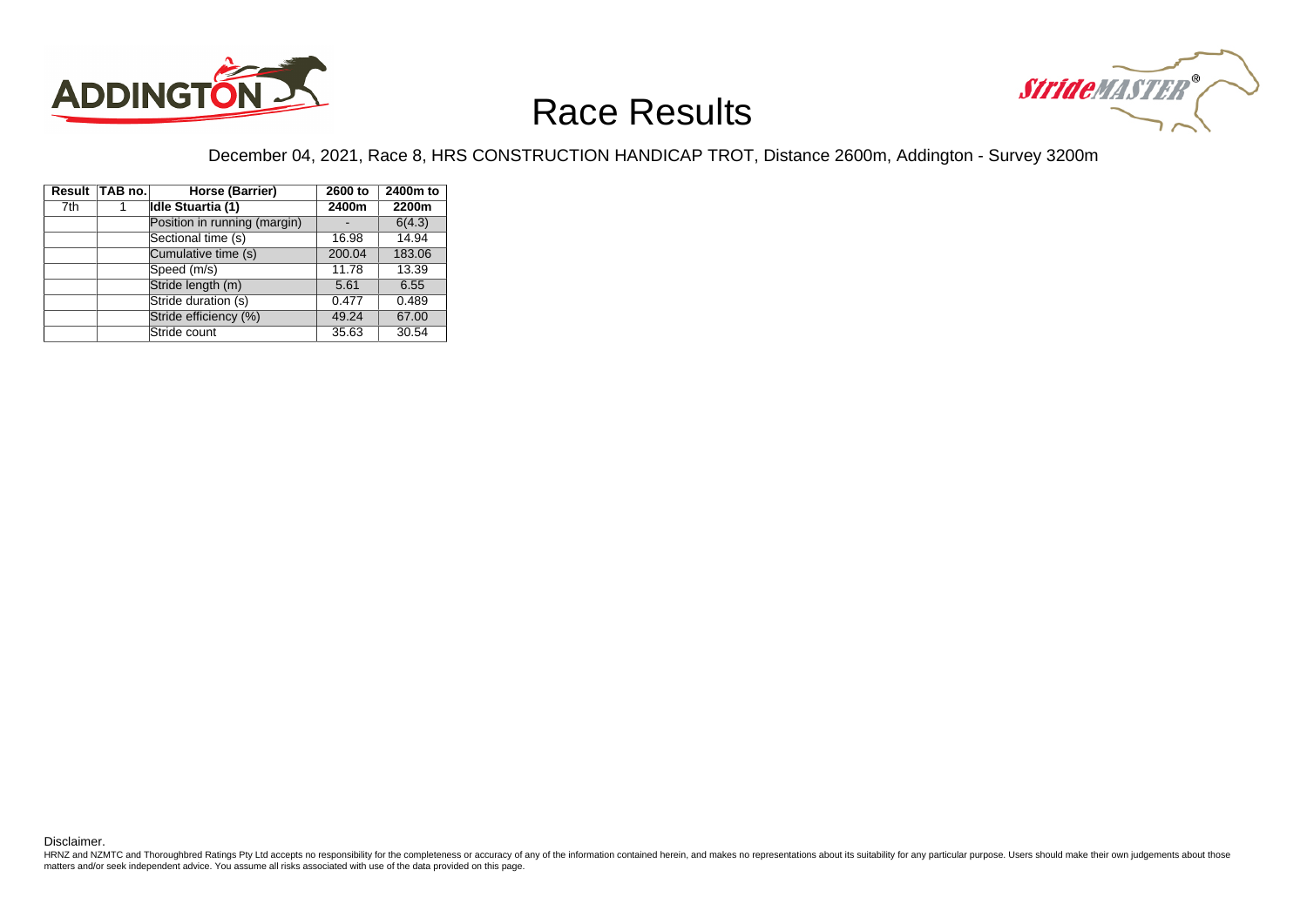



December 04, 2021, Race 8, HRS CONSTRUCTION HANDICAP TROT, Distance 2600m, Addington - Survey 3200m

|     | Result TAB no. | Horse (Barrier)              | 2200m to | 2000m to | 1800m to | 1600m to | 1400m to | 1200m to | 1000m to | 800m to | 600m to | 400m to | <b>200m to</b> | <b>Total or</b> | <b>Margin</b> |
|-----|----------------|------------------------------|----------|----------|----------|----------|----------|----------|----------|---------|---------|---------|----------------|-----------------|---------------|
| 7th |                | <b>Idle Stuartia (1)</b>     | 2000m    | 1800m    | 1600m    | 1400m    | 1200m    | 1000m    | 800m     | 600m    | 400m    | 200m    | <b>WP</b>      | Average         |               |
|     |                | Position in running (margin) | 7(8.3)   | 7(9.4)   | 7(8.2)   | 8(7.5)   | 8(8.7)   | 8(7.9)   | 9(8.1)   | 8(7.3)  | 8(6.8)  | 8(5.7)  | 8(8.5)         |                 | 8.40          |
|     |                | Sectional time (s)           | 15.52    | 15.34    | 16.48    | 16.08    | 15.69    | 15.55    | 15.65    | 15.03   | 14.36   | 14.09   | 14.33          |                 |               |
|     |                | Cumulative time (s)          | 168.12   | 152.60   | 137.26   | 120.78   | 104.70   | 89.01    | 73.46    | 57.81   | 42.78   | 28.42   | 14.33          | 3:20.04         |               |
|     |                | Speed (m/s)                  | 12.89    | 13.04    | 12.14    | 12.44    | 12.75    | 12.86    | 12.78    | 13.31   | 13.93   | 14.19   | 13.96          | 13.00           |               |
|     |                | Stride length (m)            | 6.20     | 6.32     | 6.10     | 6.18     | 6.28     | 6.27     | 6.19     | 6.37    | 6.37    | 6.46    | 6.54           | 6.26            |               |
|     |                | Stride duration (s)          | 0.481    | 0.485    | 0.503    | 0.497    | 0.493    | 0.487    | 0.484    | 0.479   | 0.457   | 0.455   | 0.469          | 0.481           |               |
|     |                | Stride efficiency (%)        | 60.02    | 62.47    | 58.22    | 59.66    | 61.66    | 61.37    | 59.80    | 63.48   | 63.37   | 65.20   | 66.87          | 61.16           |               |
|     |                | Stride count                 | 32.27    | 31.63    | 32.76    | 32.37    | 31.84    | 31.91    | 32.33    | 31.38   | 31.41   | 30.96   | 30.57          | 415.60          |               |







Speed 20 m/sec



Note: Horizontal distance axis grid lines are 200m furlongs.

Disclaimer.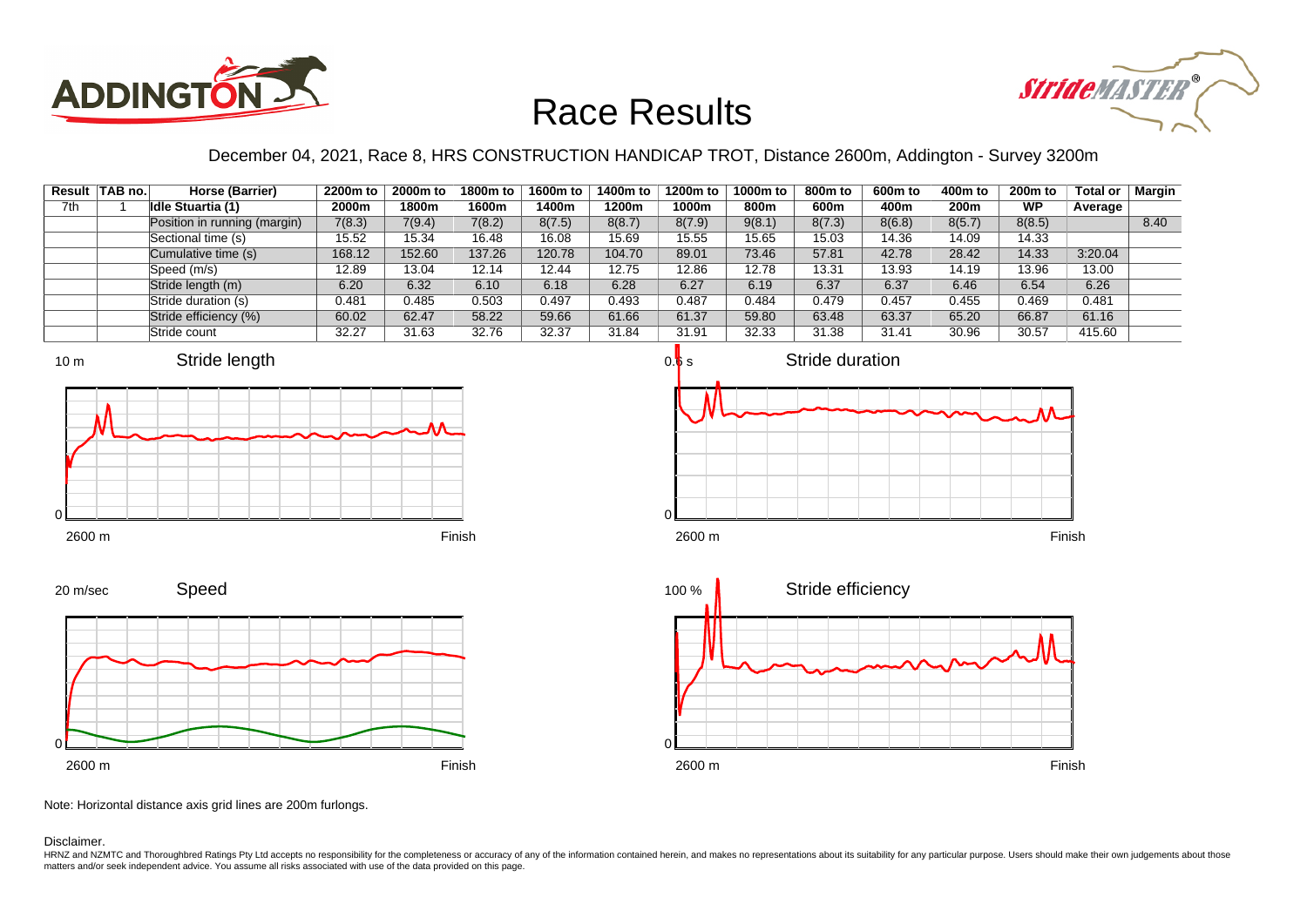



### December 04, 2021, Race 8, HRS CONSTRUCTION HANDICAP TROT, Distance 2600m, Addington - Survey 3200m

|     | Result TAB no. | Horse (Barrier)              | 2600 to | 2400m to |
|-----|----------------|------------------------------|---------|----------|
| 8th |                | Sods Law (6)                 | 2400m   | 2200m    |
|     |                | Position in running (margin) |         | 5(2.7)   |
|     |                | Sectional time (s)           | 16.79   | 14.52    |
|     |                | Cumulative time (s)          | 200.06  | 183.27   |
|     |                | Speed (m/s)                  | 11.91   | 13.77    |
|     |                | Stride length (m)            | 6.10    | 6.27     |
|     |                | Stride duration (s)          | 0.466   | 0.455    |
|     |                | Stride efficiency (%)        | 58.07   | 61.34    |
|     |                | Stride count                 | 32.81   | 31.92    |

Disclaimer.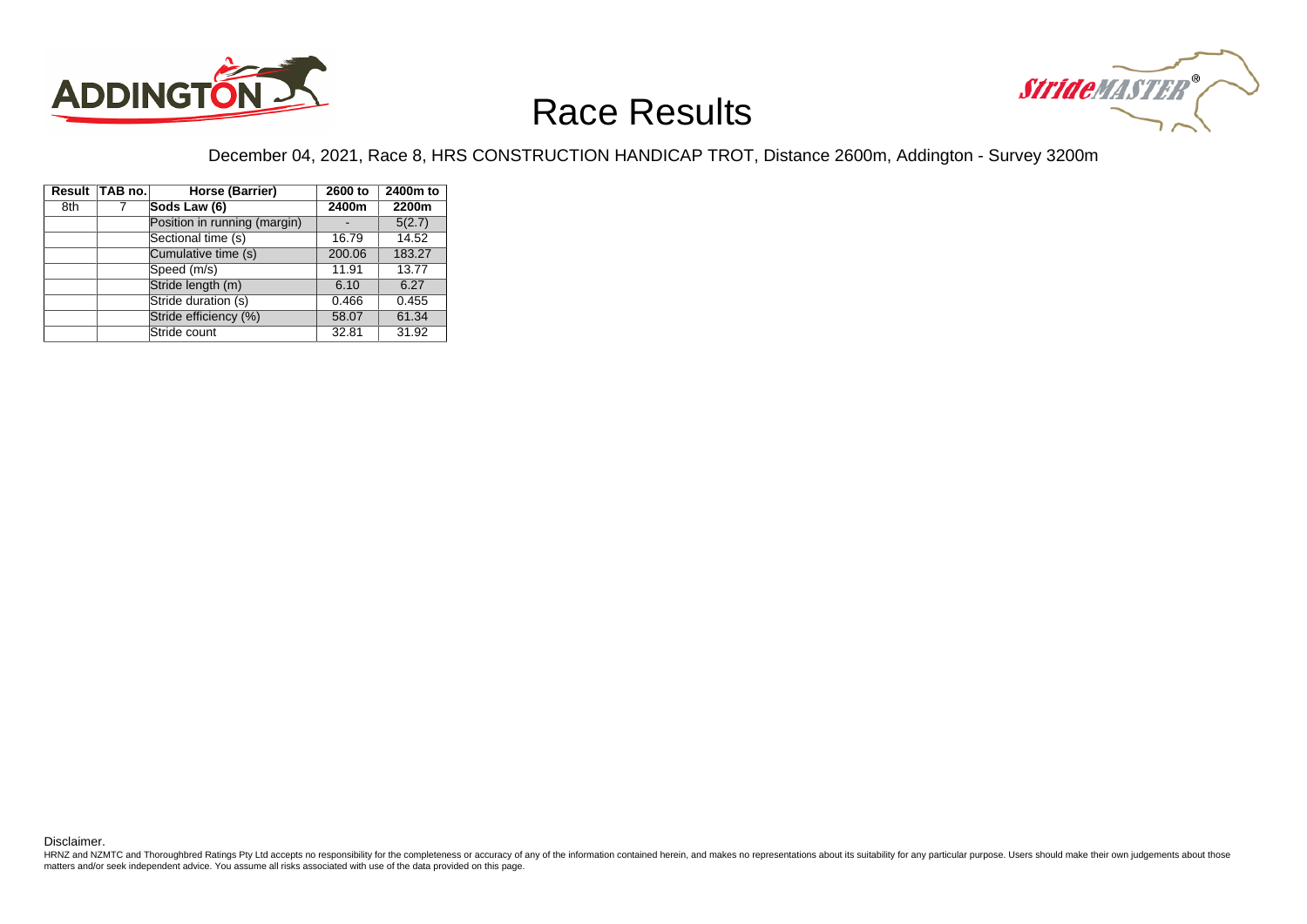



December 04, 2021, Race 8, HRS CONSTRUCTION HANDICAP TROT, Distance 2600m, Addington - Survey 3200m

|     | Result   TAB no. | Horse (Barrier)              | 2200m to | 2000m to | 1800m to | 1600m to | 1400m to | 1200m to | 1000m to | 800m to | 600m to | 400m to | 200 <sub>m</sub> to | <b>Total or</b> | <b>Margin</b> |
|-----|------------------|------------------------------|----------|----------|----------|----------|----------|----------|----------|---------|---------|---------|---------------------|-----------------|---------------|
| 8th |                  | Sods Law (6)                 | 2000m    | 1800m    | 1600m    | l 400m   | 1200m    | 1000m    | 800m     | 600m    | 400m    | 200m    | <b>WP</b>           | Average         |               |
|     |                  | Position in running (margin) | 4(4.2)   | 4(6.6)   | 4(5.0)   | 3(2.7)   | 3(2.7)   | 3(1.9)   | 3(2.1)   | 3(1.8)  | 3(1.7)  | 5(3.0)  | 6(6.5)              |                 | 8.50          |
|     |                  | Sectional time (s)           | 15.74    | 15.28    | 16.21    | 15.88    | 15.69    | 15.54    | 15.73    | 15.10   | 14.76   | 14.20   | 14.62               |                 |               |
|     |                  | Cumulative time (s)          | 168.75   | 153.01   | 137.73   | 121.52   | 105.64   | 89.95    | 74.41    | 58.68   | 43.58   | 28.82   | 14.62               | 3:20.06         |               |
|     |                  | Speed (m/s)                  | 12.71    | 13.09    | 12.34    | 12.59    | 12.75    | 12.87    | 12.71    | 13.25   | 13.55   | 14.08   | 13.68               | 13.00           |               |
|     |                  | Stride length (m)            | 6.02     | 6.17     | 5.88     | 6.00     | 6.09     | 6.07     | 6.05     | 6.76    | 6.71    | 6.48    | 6.58                | 6.23            |               |
|     |                  | Stride duration (s)          | 0.474    | 0.471    | 0.476    | 0.477    | 0.478    | 0.472    | 0.476    | 0.510   | 0.495   | 0.460   | 0.481               | 0.480           |               |
|     |                  | Stride efficiency (%)        | 56.71    | 59.44    | 53.97    | 56.30    | 58.05    | 57.55    | 57.23    | 71.44   | 70.42   | 65.61   | 67.69               | 60.70           |               |
|     |                  | Stride count                 | 33.20    | 32.43    | 34.03    | 33.32    | 32.82    | 32.96    | 33.05    | 29.58   | 29.79   | 30.87   | 30.39               | 417.17          |               |







Speed 20 m/sec



Note: Horizontal distance axis grid lines are 200m furlongs.

Disclaimer.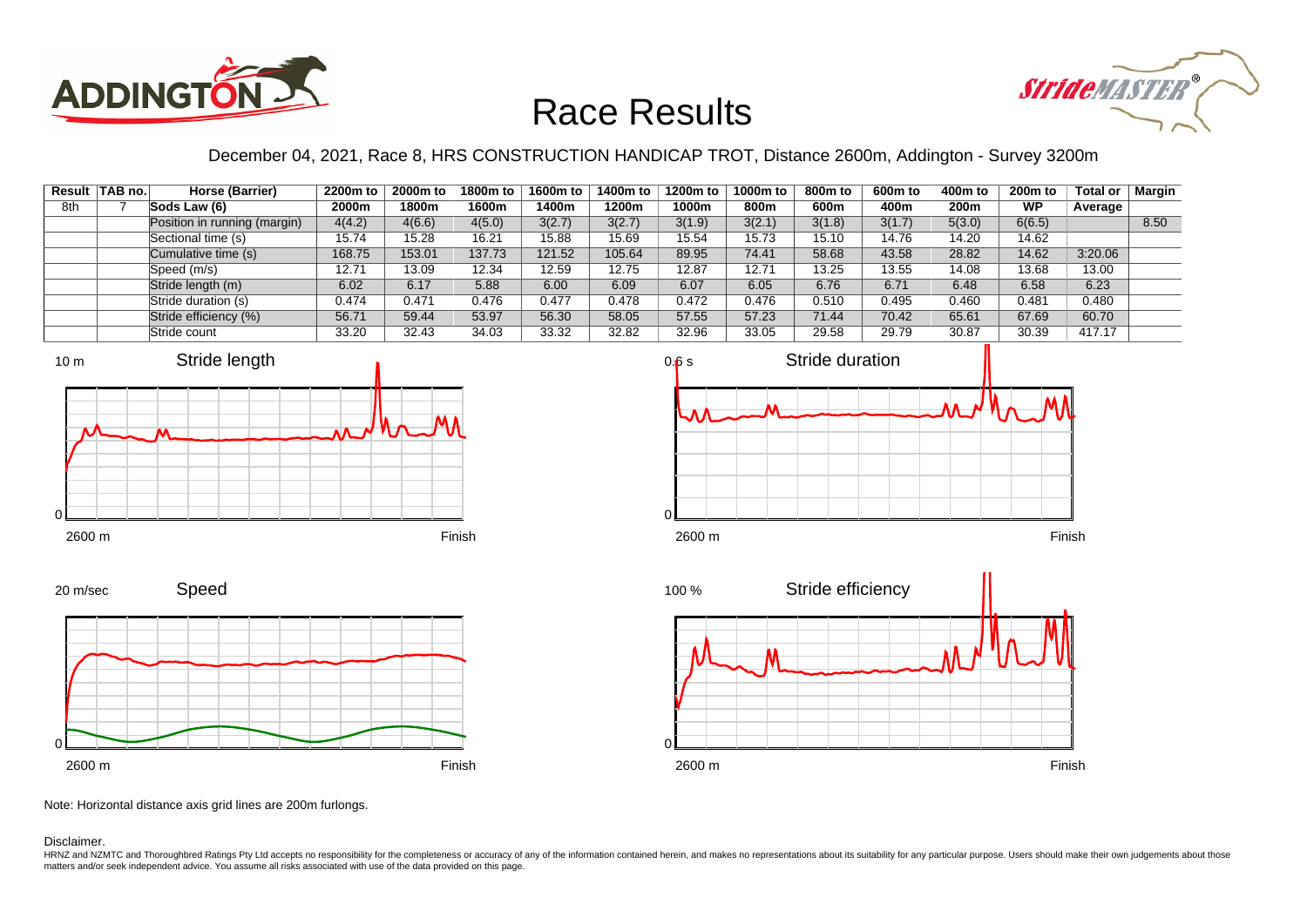



### December 04, 2021, Race 8, HRS CONSTRUCTION HANDICAP TROT, Distance 2600m, Addington - Survey 3200m

|     | Result TAB no. | Horse (Barrier)              | 2600 to | 2400m to |
|-----|----------------|------------------------------|---------|----------|
| 9th | 5              | <b>Blink N Bones (4)</b>     | 2400m   | 2200m    |
|     |                | Position in running (margin) |         | 9(9.7)   |
|     |                | Sectional time (s)           | 17.84   | 15.24    |
|     |                | Cumulative time (s)          | 202.68  | 184.84   |
|     |                | Speed (m/s)                  | 11.21   | 13.12    |
|     |                | Stride length (m)            | 5.70    | 6.12     |
|     |                | Stride duration (s)          | 0.465   | 0.466    |
|     |                | Stride efficiency (%)        | 50.68   | 58.44    |
|     |                | Stride count                 | 35.12   | 32.70    |

Disclaimer.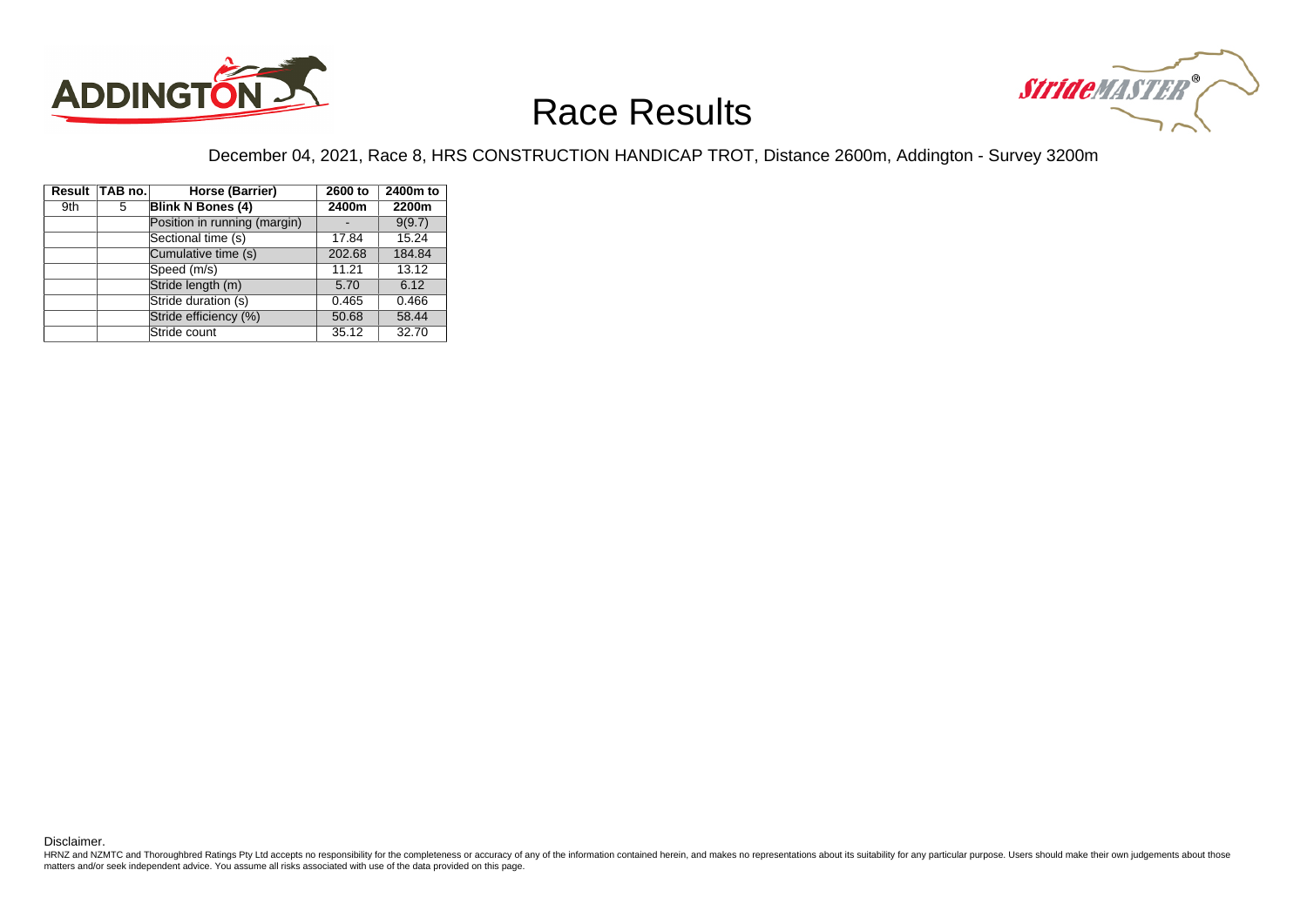



### December 04, 2021, Race 8, HRS CONSTRUCTION HANDICAP TROT, Distance 2600m, Addington - Survey 3200m

|     | Result TAB no. | Horse (Barrier)              | 2200m to | 2000m to | 1800m to | 1600m to | 1400m to | 1200m to | 1000m to | 800m to | 600m to | 400m to | 200 <sub>m</sub> to | Total or | Margin |
|-----|----------------|------------------------------|----------|----------|----------|----------|----------|----------|----------|---------|---------|---------|---------------------|----------|--------|
| 9th |                | <b>Blink N Bones (4)</b>     | 2000m    | 1800m    | 1600m    | 400m     | 1200m    | 1000m    | 800m     | 600m    | 400m    | 200m    | <b>WP</b>           | Average  |        |
|     |                | Position in running (margin) | 9(15.5)  | 9(14.7)  | 9(11.2)  | 9(9.9)   | 9(11.3)  | 9(8.0)   | 8(8.0)   | 9(7.4)  | 9(6.9)  | 9(5.9)  | 9(9.3)              |          | 22.70  |
|     |                | Sectional time (s)           | 15.20    | 14.96    | 16.37    | 16.10    | 15.28    | 15.52    | 15.68    | 15.04   | 14.37   | 14.18   | 16.90               |          |        |
|     |                | Cumulative time (s)          | 169.60   | 154.40   | 139.44   | 123.07   | 106.97   | 91.69    | 76.17    | 60.49   | 45.45   | 31.08   | 16.90               | 3:22.68  |        |
|     |                | Speed (m/s)                  | 13.16    | 13.37    | 12.22    | 12.42    | 13.09    | 12.89    | 12.76    | 13.30   | 13.92   | 14.10   | 11.83               | 12.83    |        |
|     |                | Stride length (m)            | 6.11     | 6.31     | 6.06     | 6.07     | 6.28     | 6.19     | 6.14     | 6.38    | 6.31    | 6.44    | 5.82                | 6.14     |        |
|     |                | Stride duration (s)          | 0.464    | 0.472    | 0.496    | 0.489    | 0.480    | 0.481    | 0.481    | 0.480   | 0.453   | 0.457   | 0.492               | 0.479    |        |
|     |                | Stride efficiency (%)        | 58.33    | 62.20    | 57.38    | 57.54    | 61.65    | 59.92    | 58.89    | 63.64   | 62.14   | 64.87   | 52.95               | 58.93    |        |
|     |                | Stride count                 | 32.73    | 31.70    | 33.00    | 32.96    | 31.84    | 32.30    | 32.58    | 31.34   | 31.72   | 31.04   | 34.36               | 423.39   |        |







Speed 2600 m Finish 20 m/sec 0

Stride efficiency 100 %



Note: Horizontal distance axis grid lines are 200m furlongs.

Disclaimer.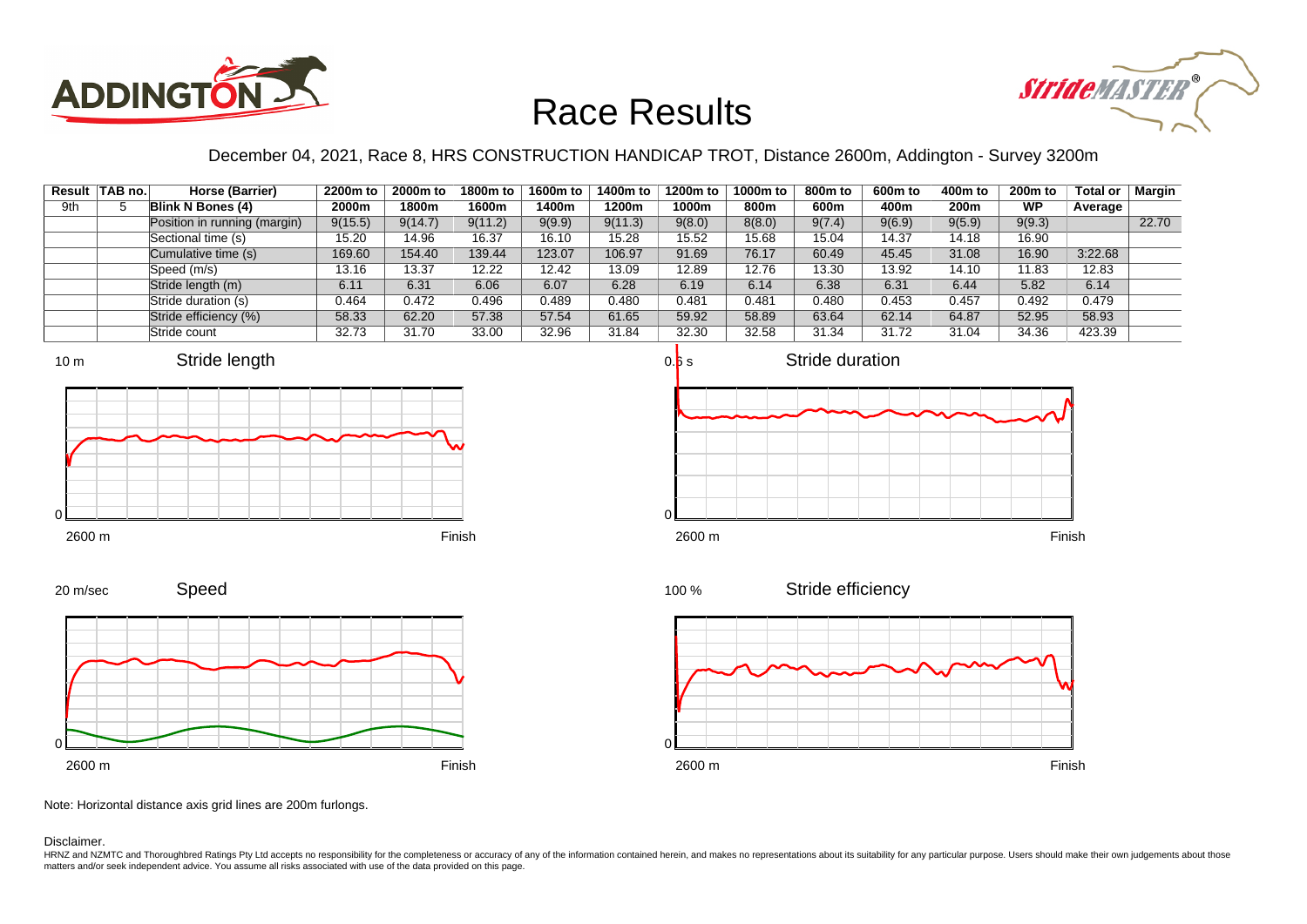



### December 04, 2021, Race 8, HRS CONSTRUCTION HANDICAP TROT, Distance 2600m, Addington - Survey 3200m

|                  | Result TAB no. | Horse (Barrier)              | 2600 to | 2400m to |
|------------------|----------------|------------------------------|---------|----------|
| 10 <sub>th</sub> | 4              | Repeat Pat (3)               | 2400m   | 2200m    |
|                  |                | Position in running (margin) |         | 10(23.3) |
|                  |                | Sectional time (s)           | 20.19   | 15.80    |
|                  |                | Cumulative time (s)          | 204.70  | 184.51   |
|                  |                | Speed (m/s)                  | 9.90    | 12.66    |
|                  |                | Stride length (m)            | 5.25    | 6.23     |
|                  |                | Stride duration (s)          | 0.480   | 0.492    |
|                  |                | Stride efficiency (%)        | 43.15   | 60.60    |
|                  |                | Stride count                 | 38.06   | 32.12    |

Disclaimer.